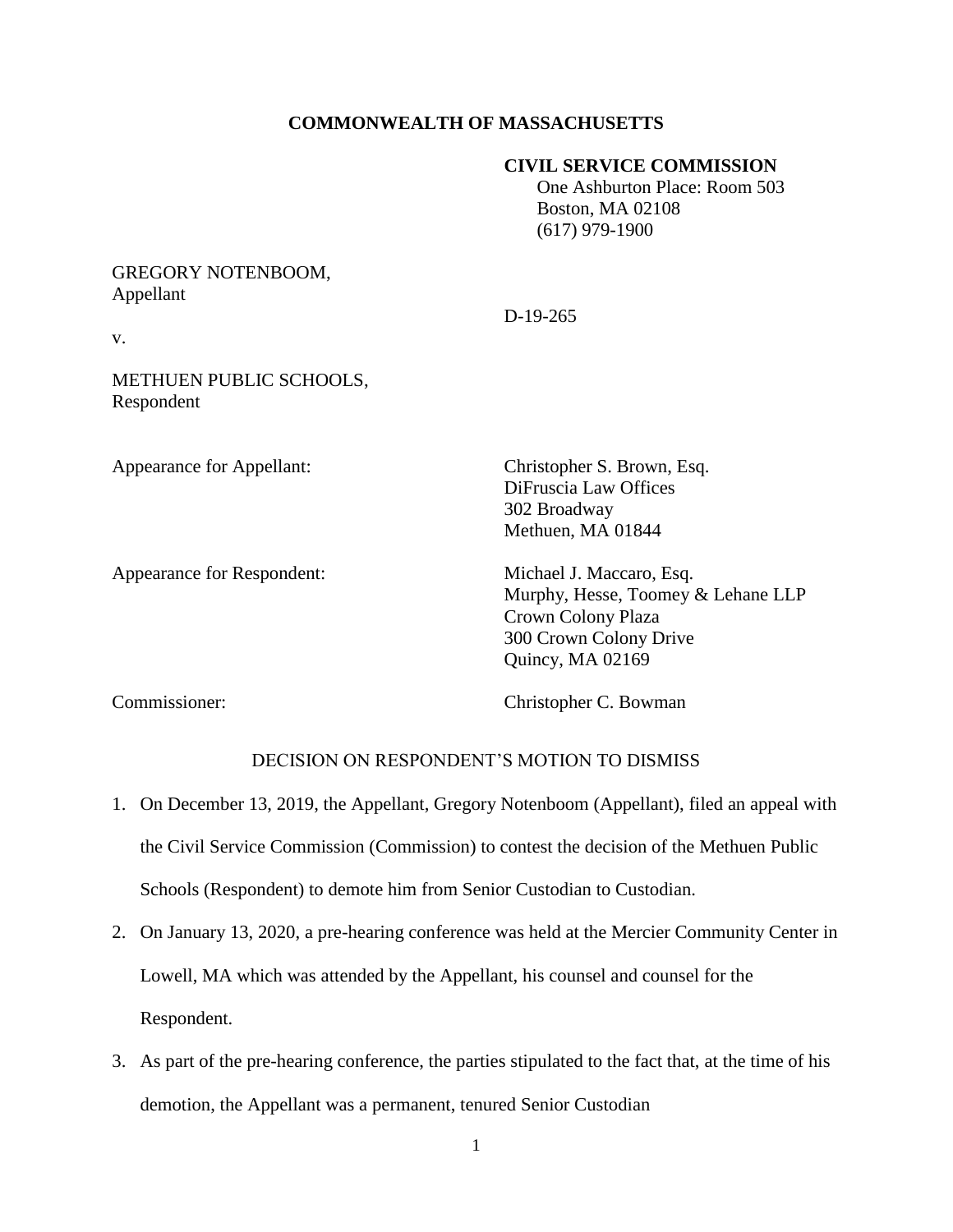- 4. A full hearing was scheduled to be held on March 9, 2020 which was continued until April 27, 2020.
- 5. In preparation for the full hearing, I asked the parties to provide me with verification that the Appellant, at the time of his demotion, was a permanent, tenured Senior Custodian.
- 6. The Respondent, upon further review, determined that the Appellant was *not* a permanent, tenured Senior Custodian at the time of his demotion. Rather, when the Appellant was promoted to Senior Building Custodian on November 27, 2018, there was no eligible list in place, as there had been no examination for the custodian series for approximately fifteen (15) years. Thus, at the time of his demotion, the Appellant was serving as a *provisional*  Senior Custodian. He had been promoted to that position from his permanent, tenured position of custodian, which he was initially appointed to on September 26, 2000, when examinations for the custodian series were still being administered.
- 7. Based on this information, the Respondent filed a Motion to Dismiss the Appellant's appeal, arguing that the Commission has no jurisdiction to hear an appeal from a provisionally appointed employee who was demoted to his permanent civil service position. The Appellant filed an opposition and I held a remote motion hearing via videoconference on April 27, 2020.

#### *Analysis & Conclusion*

This is not a new issue for the Commission. In City of Springfield v. Civ. Serv. Comm'n  $\&$ Joseph McDowell, 469 Mass. 370 (2014), the SJC upheld a Commission decision in which the Commission determined that a provisionally promoted employee, who previously held permanency in a lower title, only retains appeal rights in regard to that lower, permanent position (i.e. – employee could appeal a termination from employment or a demotion to a position lower

2